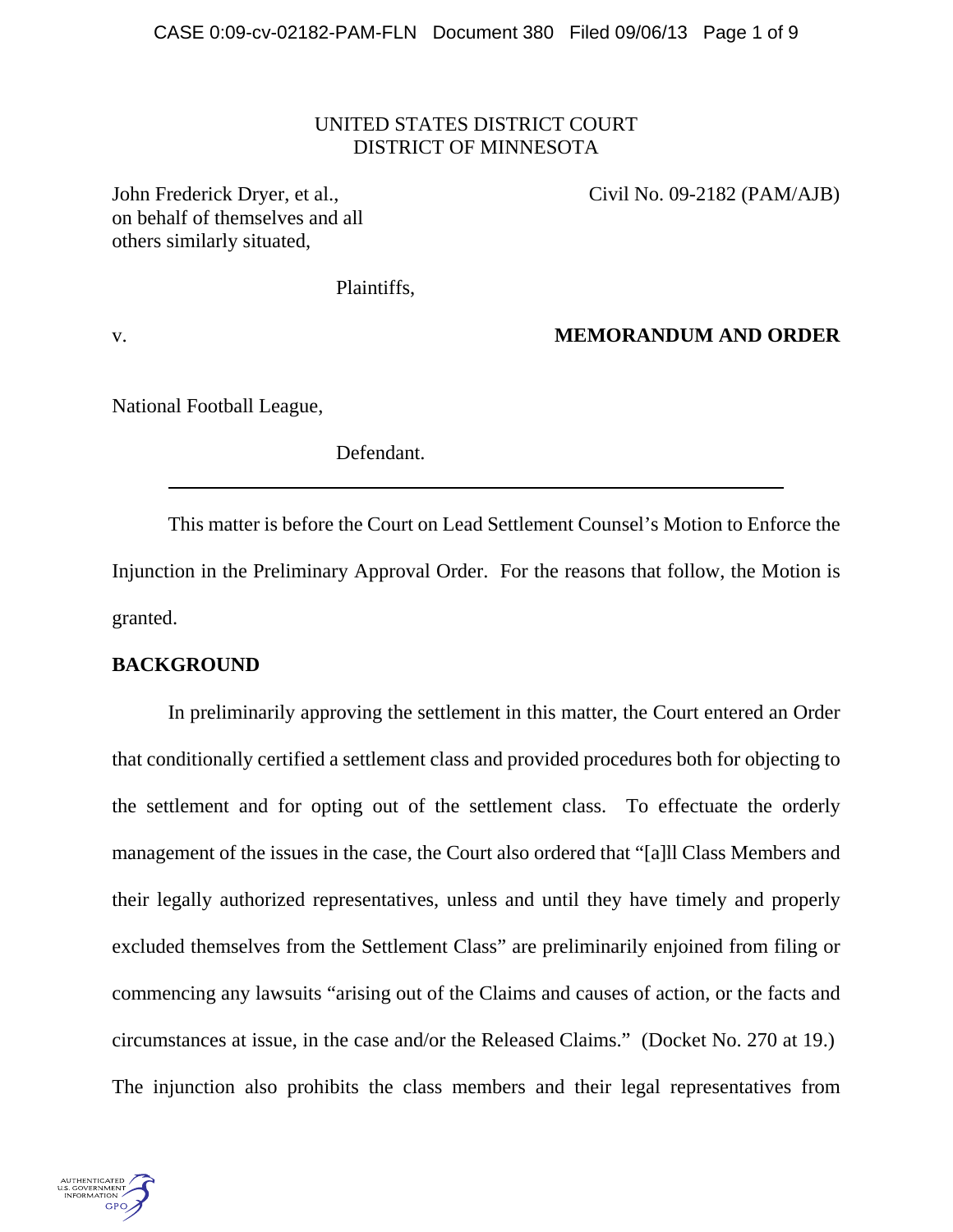#### CASE 0:09-cv-02182-PAM-FLN Document 380 Filed 09/06/13 Page 2 of 9

"[d]isseminating to members of the Settlement Class or publishing in any form . . . any materially false or misleading information regarding the terms of this Settlement or Settlement Agreement." (Id.)

In the past two weeks, putative class members and their attorneys have filed two new lawsuits in other Districts: Culp v. NFL Productions, LLC, 1:13-cv-4999 (D.N.J. filed Aug. 20, 2013), and Tatum v. Nat'l Football League, 2:13-cv-1272 (W.D. Pa. filed Aug. 30,  $2013$ .<sup>1</sup> The allegations in these lawsuits are substantively identical to the claims in this matter, which contend that the NFL is violating federal and state rights of publicity by using former players' images in NFL Films' productions without compensating the players for that use. The Culp lawsuit, in particular, was filed with much publicity and fanfare, including the attorneys publicly encouraging individuals to opt out of the instant case so that those individuals could participate in the new case.

<sup>&</sup>lt;sup>1</sup> The  $Tatum$  case is a purported mass action with more than 550 plaintiffs. At least four of</u> the plaintiffs named in Tatum, however, did not authorize the attorneys to file a lawsuit on their behalf. Counsel claimed at the status conference that the inclusion of some of these individuals was a clerical error, but his motion to dismiss as to those individuals does not mention any such error and indeed implies that counsel is or was authorized to represent those individuals. See Motion to Dismiss (Docket No. 1), Tatum v. Nat'l Football League, 2:13-cv-1272 (filed Sept. 3, 2013). Tatum counsels' failure to ensure that those named as plaintiffs wished to be so named bolsters the Court's suspicions about the motivations for these late-filed actions. Further, counsel's failure to secure permission from some plaintiffs before filing the lawsuit detracts from his claim to be concerned only with the protection of the Tatum plaintiffs' rights.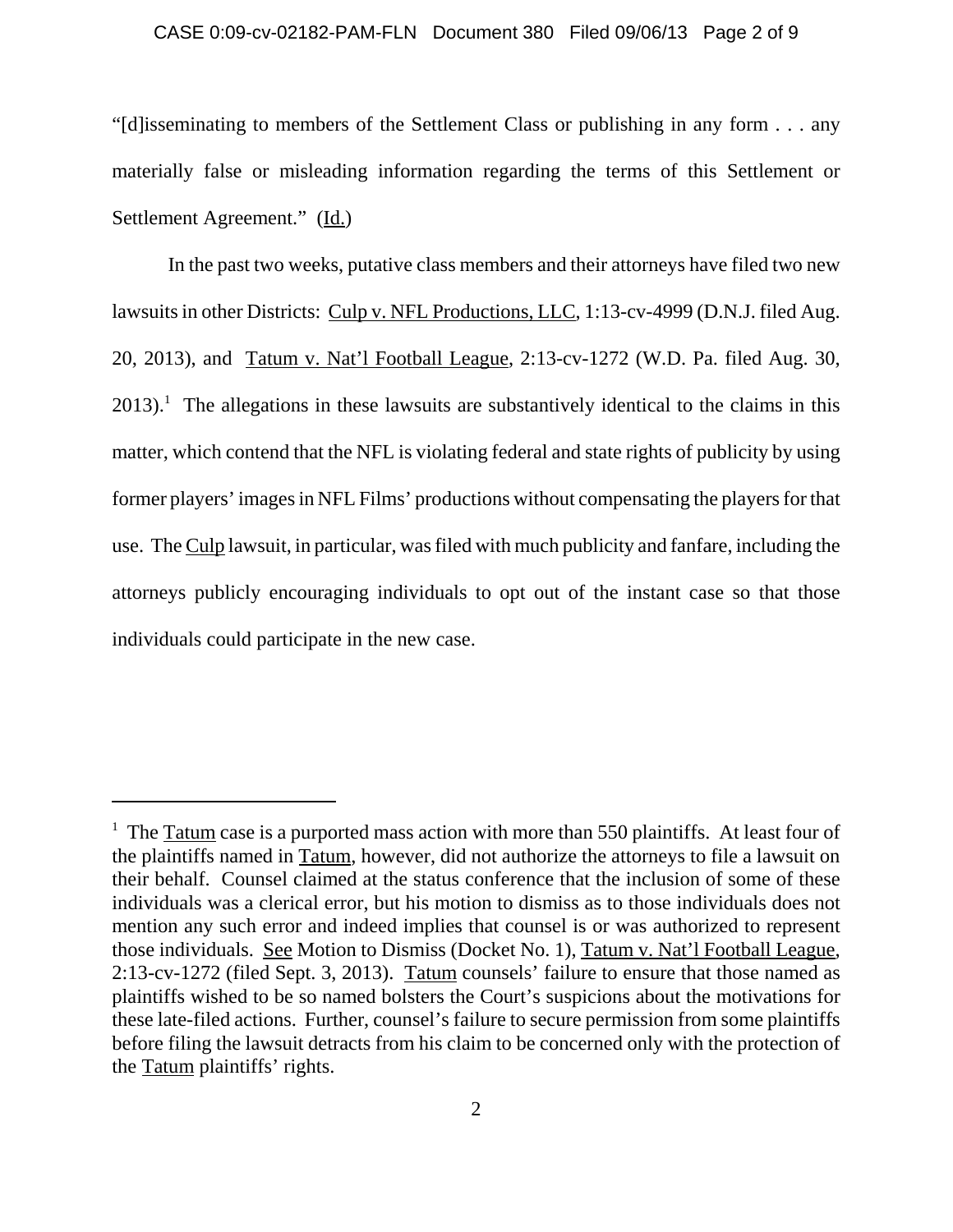## **DISCUSSION**

There can be no doubt that the filing of the Culp and Tatum lawsuits violates the letter and the spirit of the injunction in force in this case. Although it might be understandable for an individual plaintiff to believe that the injunction does not apply to him because he mailed in an opt-out request, it is disingenuous for an attorney to claim the same mistaken belief. Attorneys know how class actions work, and they also know that a putative class member is not released from a class until two things happen: first, a class is certified, and second, the Court finds that the class member has properly opted out of that class. Here, neither of these prerequisites has occurred.

Moreover, the injunction does not simply restrain putative class members, it also restrains their legal representatives. The attorneys in the Culp matter are attorneys of record in this case, purporting to represent at least some of the putative Plaintiff class. Their conduct directly violates the injunction. And the attorneys in the Tatum matter similarly purport to represent more than 550 individuals who are part of the putative class.<sup>2</sup> Having undertaken that representation, they are bound by the Court's orders with respect to the putative class.

# **A. Effectiveness of Opt-Outs**

Counsel for the Culp and Tatum plaintiffs have submitted to the Court caselaw that they contend establishes that opt-outs are effective when mailed. They argue that this proves

<sup>2</sup> As noted above, Tatum counsel's representation of at least some of these 550-plus individuals is in question.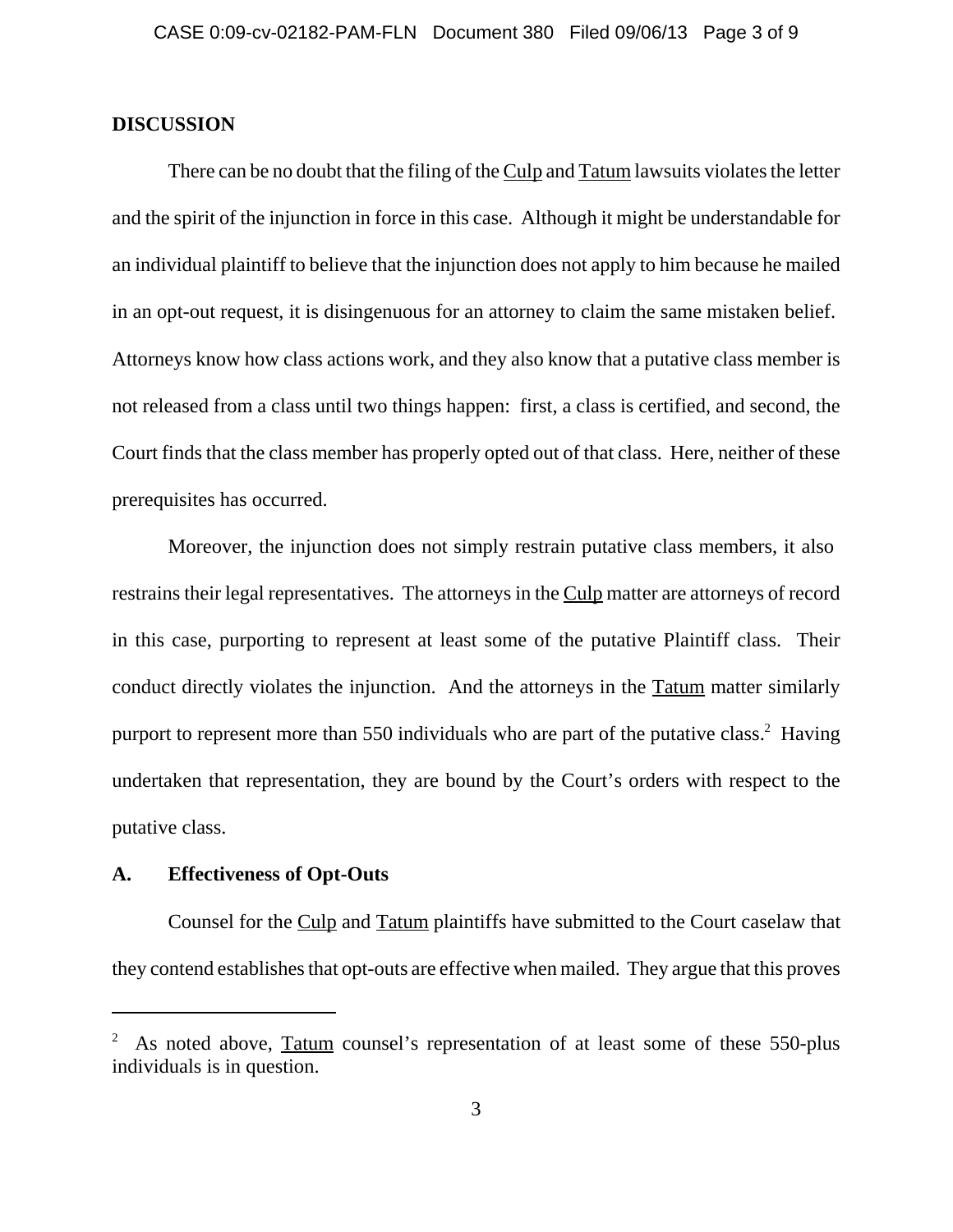## CASE 0:09-cv-02182-PAM-FLN Document 380 Filed 09/06/13 Page 4 of 9

that the filing of the two new lawsuits was appropriate and within the opt-out Plaintiffs' rights. They ignore the glaring differences between the cases they cite and the instant matter. First, the class here is only conditionally certified and thus any "opt-out" depends on whether the Court actually certifies the class, which necessarily includes the determination that each opt-out was timely and properly made. Second, and more importantly, the Court specifically enjoined any putative class member from initiating further litigation in this matter. It should have been self-evident to the lawyers involved that this injunction restrains them and their clients from filing any lawsuit until the final approval hearing. The injunction interpreted otherwise is essentially meaningless.

Both Culp counsel and Tatum counsel rely heavily on a 1976 case from the Northern District of California, McCubbrey v. Boise Cascade Home & Land Corp., 71 F.R.D. 62 (N.D. Cal. 1976). But the issue in that case was far different than the issue presented here. In McCubbrey, the court determined that putative class members who failed to submit requests for exclusion from the class were nonetheless not barred from instituting litigation during the opt-out period, because the commencement of that litigation constituted the putative plaintiff's notice of intent to opt-out. Id. at 67. Here, the issue is not whether the Culp and Tatum plaintiffs wish to opt out (although some apparently do not, see n.4 supra), but whether the mere mailing of their opt-out requests released these putative Dryer plaintiffs from the Court's injunction. McCubbrey and its progeny do not address that issue and are thus unpersuasive.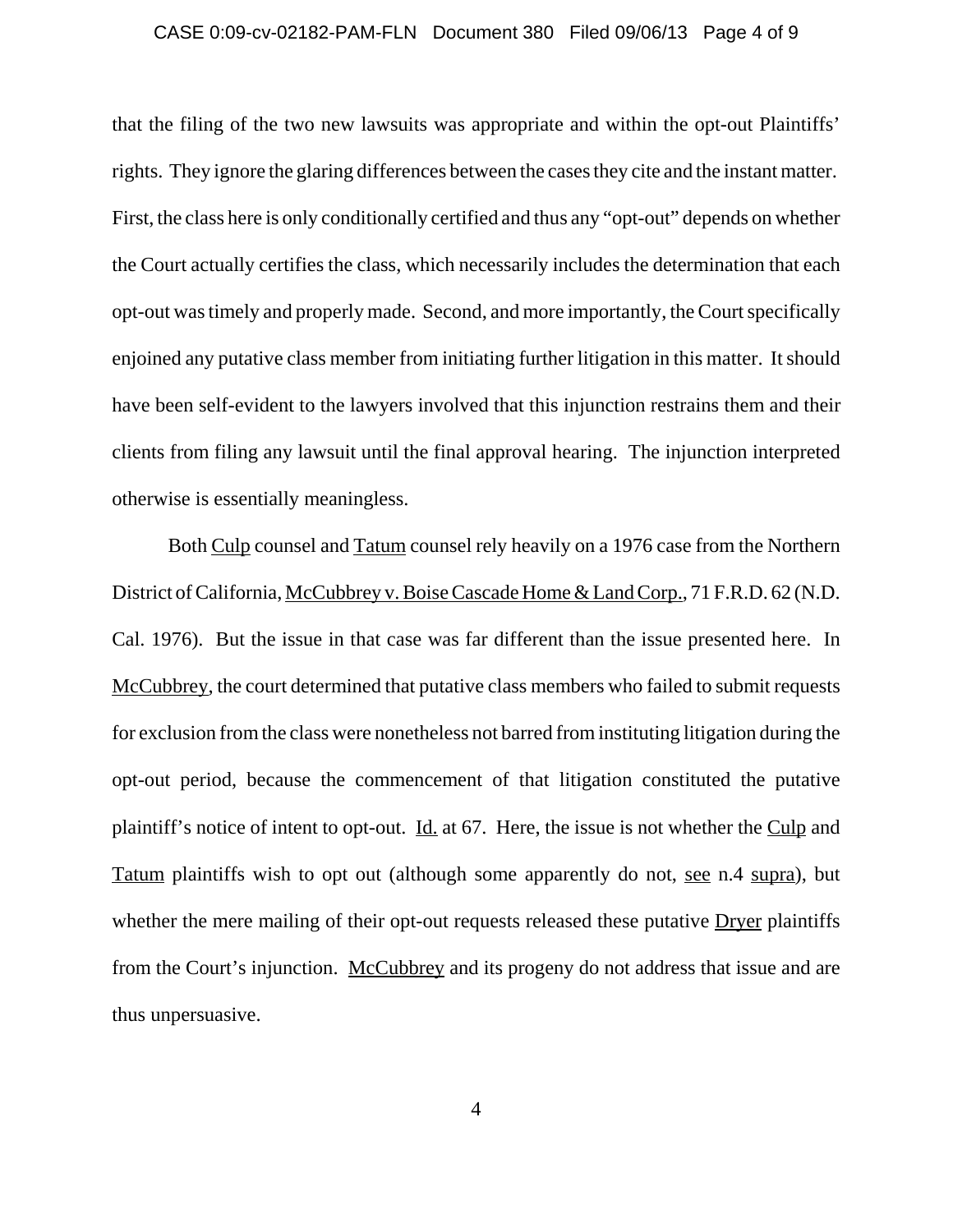#### CASE 0:09-cv-02182-PAM-FLN Document 380 Filed 09/06/13 Page 5 of 9

In this case, the opt-outs are not and cannot be effective unless and until the Court finally certifies a settlement class and finally approves the settlement, including determining which class members have timely and properly asked to be excluded from the class. As all parties realize, the settlement is controversial and its approval and the accompanying final certification of a plaintiff class are not a foregone conclusion. Counsel do not explain what will happen to these new cases if the Court does not approve the settlement and thus does not certify a class. This fact alone eviscerates their contention that the injunction does not apply to individuals who have requested exclusion from the as-yet-uncertified class. There can be no doubt that the filing of Culp and Tatum violated the injunction against related litigation.

## **B. Statute of Limitations Issues**

Counsel for Culp and Tatum also contend that the filing of the two new lawsuits was necessary because the statute of limitations, which was tolled on the filing of the Dryer action, would begin running as of the date any putative class member sought opt-out status. This argument ignores both logic and the fact that, if an injunction is in place preventing the filing of any related litigation, the statute of limitations is necessarily tolled until that injunction expires. Indeed, the cases on which counsel rely support the conclusion that the limitations period here does not begin to run again until the class is finally certified at the final approval hearing.

First, there is no dispute that the statute of limitations for individual class members' claims is tolled as of the filing of a putative class action, and until either those class members opt out of a certified class or until class certification is denied. See In re WorldCom Sec.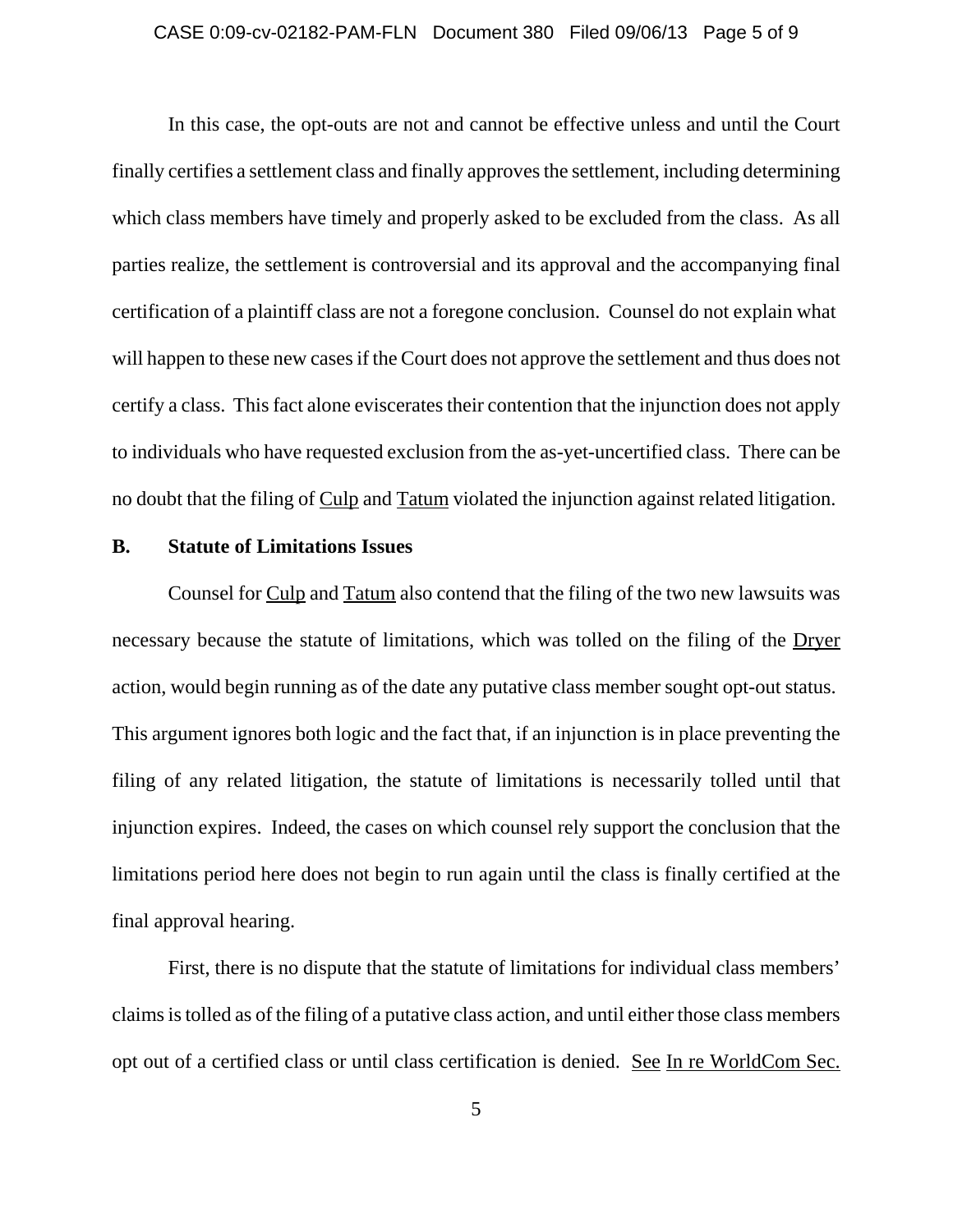Litig., 496 F.2d 245, 250-51 (2d Cir. 2007) (citing cases). Counsel relies on In re WorldCom as support for their contention that "dire statute of limitations consequences would result" if the Court enforces its injunction. (Opp'n Mem. (Docket No. 376) at 21.) But WorldCom's holding is contrary to counsel's contentions here. The WorldCom court held that a member of a plaintiff class can reap the benefit of the class-action tolling even if that plaintiff also files her own individual lawsuit, raising the same claims. Id. at 252. In other words, a putative class-action plaintiff's claims are tolled whether or not that plaintiff files an individual action. "The filing of a class action tolls the statute of limitations 'as to all asserted members of the class.'" Crown, Cork & Seal Co. v. Parker, 462 U.S. 345, 350 (1983) (quoting Am. Pipe & Constr. Co. v. Utah, 414 U.S. 538, 554 (1974)). That tolling period, in the words of the WorldCom panel, runs "at least so long as they continue to be members of the class." WorldCom, 496 F.3d at 255.

The WorldCom court gave two examples of when a putative class member might "cease to be members of the class" — "when they opt out or when the certification decision excludes them." Id. Counsel ignores the second clause of this example, and gives undue weight to the first. In the unique context of this case, and as discussed previously, no putative class member is excused from the class unless and until the Court certifies the class and excuses those individuals who wish to be excluded. Thus, putative Dryer class members "cease to be members of the class . . . when the certification decision excludes them." Id. The statute of limitations is tolled until then.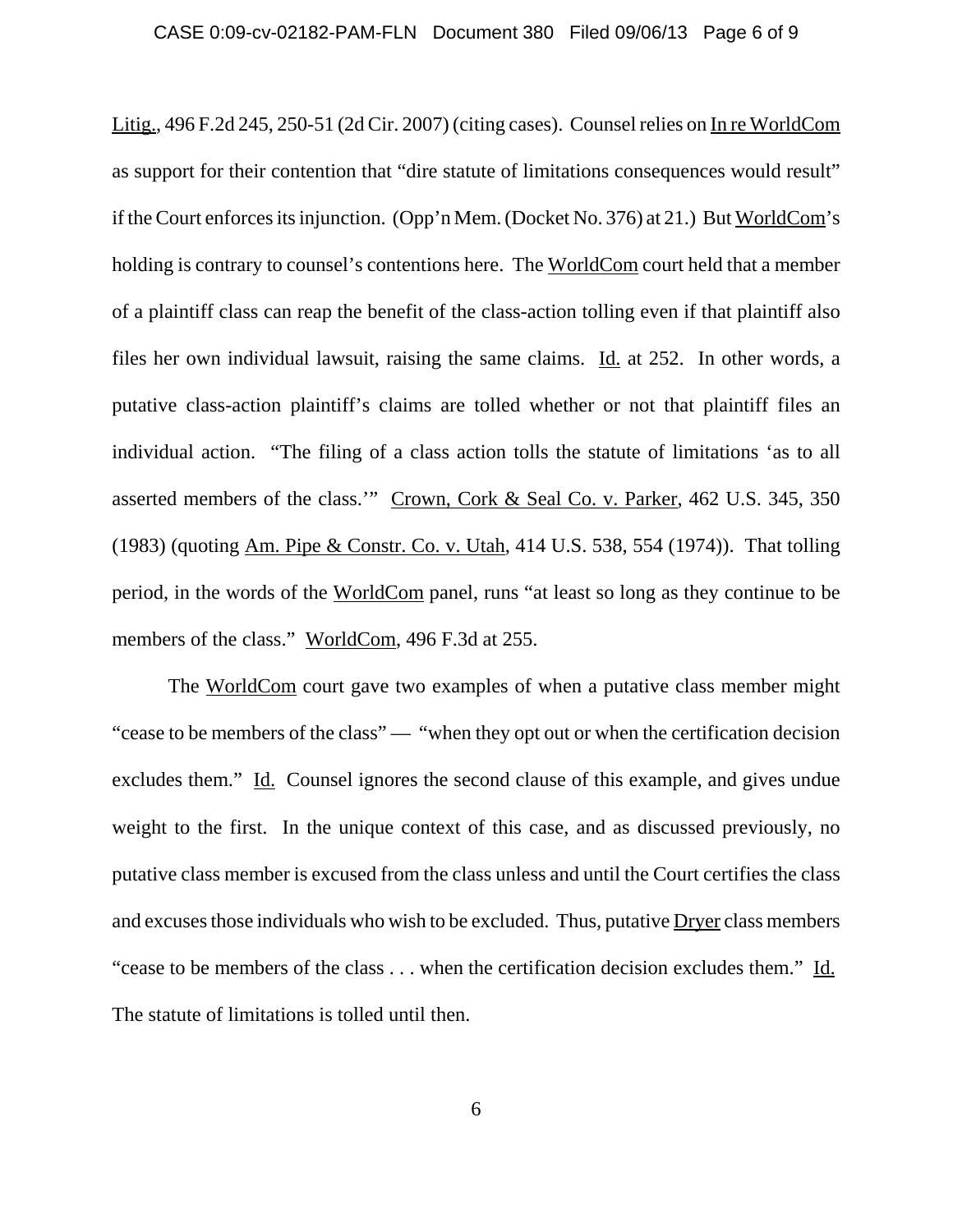# CASE 0:09-cv-02182-PAM-FLN Document 380 Filed 09/06/13 Page 7 of 9

Other cases on which counsel rely similarly support the conclusion that the statute of limitations for all Dryer class members is tolled at least until the Court's final certification decision. See, e.g., Abernathy v. United States, 108 Fed. Cl. 183, 187 (Fed. Cl. 2012) ("The limitations period is tolled until certification of a class is denied . . . ."); Choquette v. City of New York, 839 F. Supp. 2d 692, 699 (S.D.N.Y. 2012) ("[T]olling ends when . . . a class certification decision of the court definitively excludes that plaintiff."). And again, none of the cases cited involve a conditionally certified settlement class for which an injunction prohibits the filing of additional litigation. In this context, there can be no doubt that the statute of limitations is tolled until the Court lifts the injunction by excluding those putative plaintiffs who wish to be excluded and have timely and properly expressed that to the Court.

Both counsel take issue with Lead Settlement Counsel's ostensible lack of legal authority for this Motion, attacking as inapposite the case on which Lead Settlement Counsel relies. The implication of their attack is that courts have ruled against Lead Settlement Counsel's position, which as discussed above is not true. The lack of apposite legal authority means only that this kind of conduct has not happened frequently in the past. As officers of the Court, lawyers are expected to follow court orders, and given the dearth of caselaw discussing similar situations, it is apparent that most lawyers do so. The lawyers here, however, believe themselves not subject to such strictures. As stated at the status conference, their behavior, which is calculated only to doom the settlement in this matter, shocks the Court's conscience.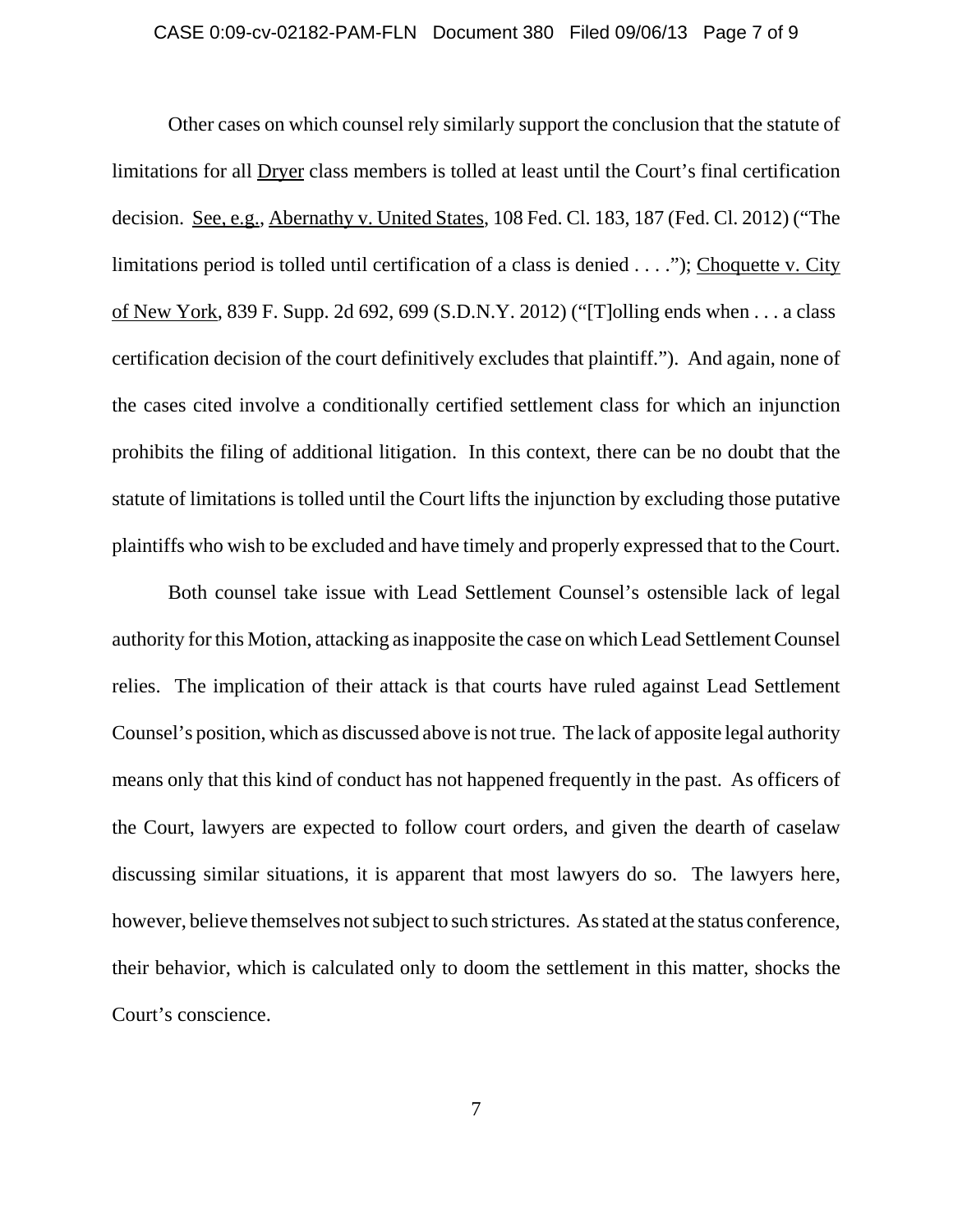## **CONCLUSION**

The attorneys and plaintiffs involved in the two newly filed matters have violated the injunction against commencing any proceedings "arising out of the Claims and causes of action, or the facts and circumstances at issue, in the case and/or the Released Claims."

# Accordingly, **IT IS HEREBY ORDERED that**:

- 1. Lead Settlement Counsel's Amended Motion to Enforce Injunction (Docket No. 359) is **GRANTED**;
- 2. Attorneys Stein and King shall dismiss Culp v. NFL Productions, LLC, 1:13 cv-4999 (D.N.J. filed Aug. 20, 2013), immediately and without prejudice, and shall issue a public statement stating that the suit has been dismissed because it was filed in violation of this Court's Order;
- 3. Attorneys Luckasevic and Shipp shall dismiss Tatum v. Nat'l Football League, 2:13-cv-1272 (W.D. Pa. filed Aug. 30, 2013), immediately and without prejudice, and shall issue a public statement stating that the suit has been dismissed because it was filed in violation of this Court's Order;
- 4. Plaintiffs' Lead Settlement Counsel shall post on the Settlement Website and send to persons who submitted requests to be excluded from the Dryer settlement a corrective notice allowing these individuals ten additional business days to reconsider their decision and withdraw their requests for exclusion;